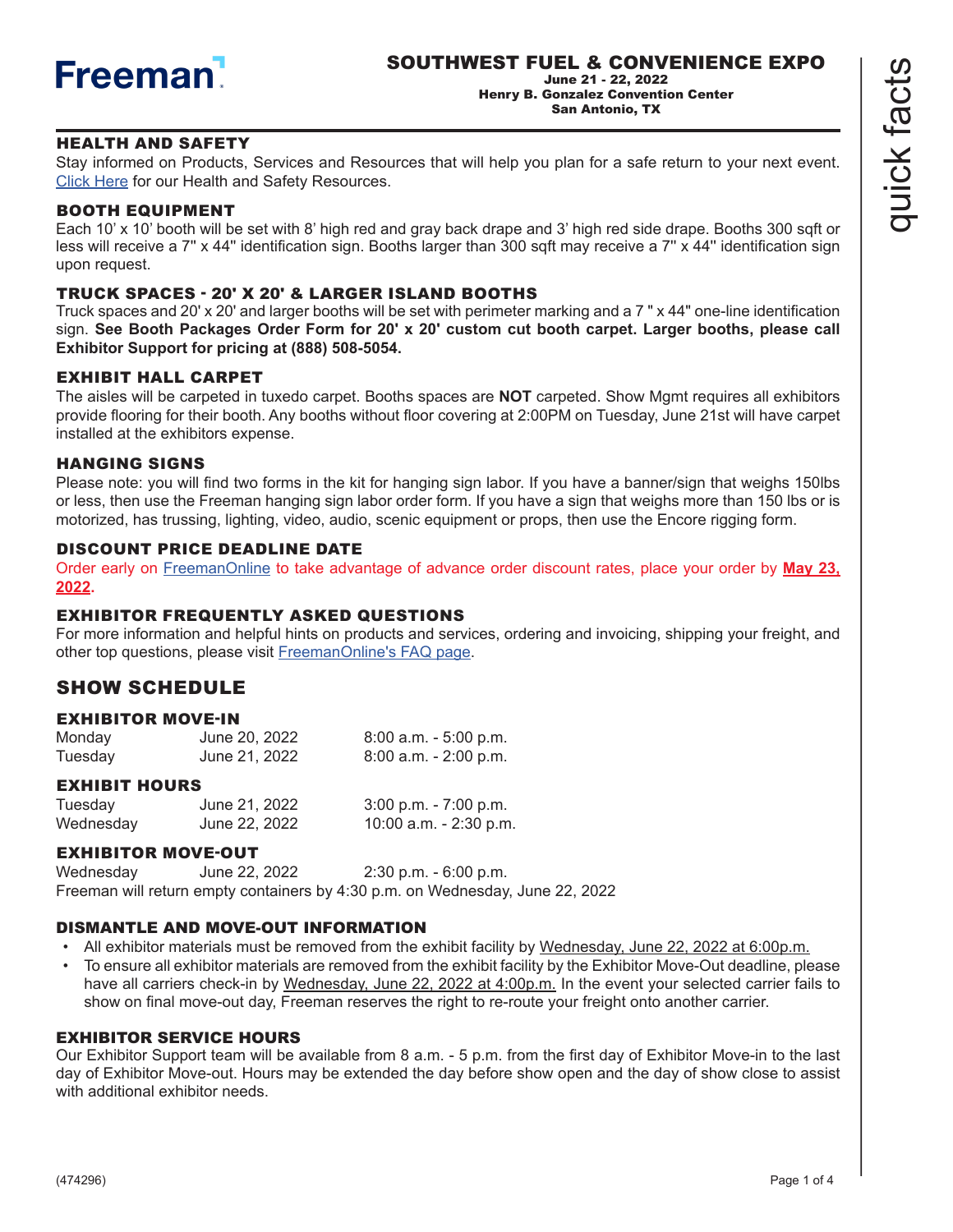# POST SHOW PAPERWORK AND LABELS

Exhibitor Support will gladly prepare your outbound Material Handling Agreement and labels in advance. Complete the Outbound Shipping form and your paperwork will be available at show site. Be sure your carrier knows the company name and booth number when making arrangements for shipping your exhibit at the close of the show.

# EXCESSIVE TRASH AND BOOTH ABANDONMENT

Any excessive trash which consists of display materials, carpet, padding, crates and/or pallets will be disposed of and charged both a handling fee and disposal fee during exhibitor move-in. Excessive booth materials and/or literature left in the booth at the end of the published exhibitor move-out that is not labeled for an outbound shipment will be considered abandoned and deemed as trash. The exhibitor will be charged for the removal and disposal of these items. Charges may include Installation & Dismantle Labor, Forklift & Rigging Labor, and/or Dumpster Fee.

#### SERVICE CONTRACTOR CONTACTS / INFORMATION:

### FREEMAN

**[Contact Us](https://www.freemanco.com/store/faqs#contactUS)** 

#### FREEMAN EXHIBIT TRANSPORTATION

(800) 995-3579 US & Canada or +1(512) 982-4187 Outside the US or +1(817) 607-5183 International Shipping Services or fax (469) 621-5810 or Exhibit.Transportation@freeman.com

# FREEMANONLINE®

Take advantage of discount pricing by ordering online at [FreemanOnline](https://www.freemanco.com/store?utm_source=Forms&utm_medium=PDF ) by **May 23, 2022**. Using the enhanced FreemanOnline, you will enjoy easy access to added features and functions as well as the high caliber of Freeman services you've come to expect — **before, during** and **after** your show.

To place online orders, you will be required to enter your unique Username and Password. If this is your first time to use FreemanOnline, click on the "Create an Account" link. To access FreemanOnline without using the email link, visit [FreemanOnline.](https://www.freemanco.com/store/index.jsp?utm_source=quickfacts&utm_campaign=general )

If you need assistance with FreemanOnline, please call Exhibitor Support at (888) 508-5054 Toll Free US and Canada or +1(512) 982-4186 Local and International.

#### SHIPPING INFORMATION

**Warehouse Shipping Address:** Exhibiting Company Name / Booth # **SOUTHWEST FUEL & CONVENIENCE EXPO** C/O Freeman 3323 N Pan Am Expy, Ste 126 San Antonio, TX 78219

Freeman will accept crated, boxed or skidded material beginning **May 23, 2022** at the above address. **Material arriving after June 15, 2022 will be received at the warehouse with an additional after deadline charge.** Please note that the Freeman Warehouse does not accept uncrated freight (loose, pad-wrapped material and/or unskidded machinery), COD shipments, hazardous materials, freight requiring refrigerated or frozen storage, a single piece of freight weighing more than 5,000 pounds or a single piece of freight beyond the dimensions of 108" H x 93" W. Warehouse materials are accepted at the warehouse Monday through Friday between the hours of 8:00 AM - 12:00 PM, 1:00PM - 3:00 PM. Certified weight tickets must accompany all shipments. If required, provide your carrier with this phone number: (888) 508-5054.

#### **Show Site Shipping Address:**

Exhibiting Company Name / Booth # **SOUTHWEST FUEL & CONVENIENCE EXPO** Henry B Gonzalez Convention Center C/O Freeman 237 Tower of the Americas Way San Antonio, TX 78205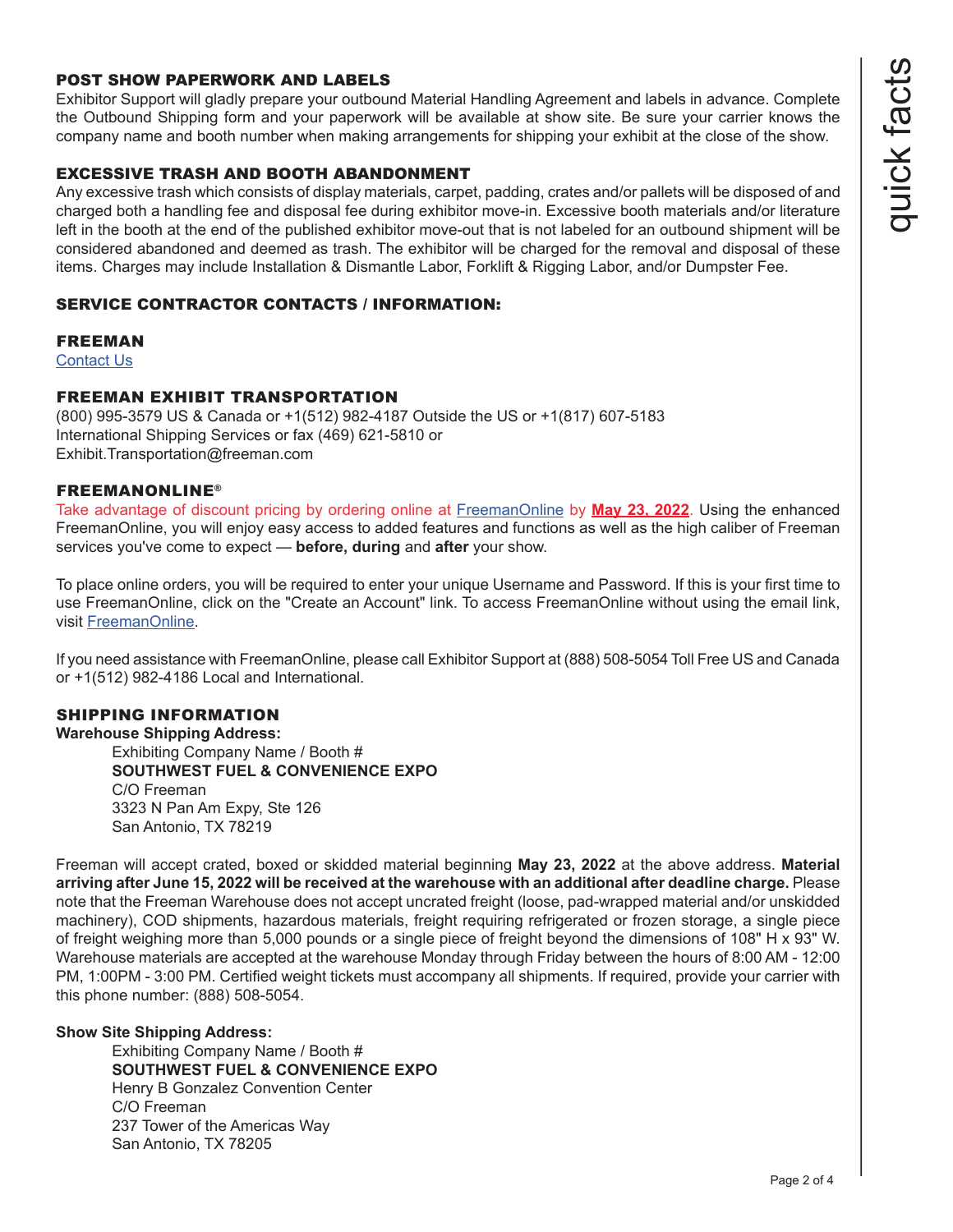**Freeman will receive shipments at the exhibit facility beginning June 20, 2022**. Shipments arriving before this date may be refused by the facility. Any charges incurred for early freight accepted by the facility will be the responsibility of the exhibitor. Certified weight tickets must accompany all shipments. If required, provide your carrier with this phone number: (888) 508-5054.

#### **Please note: Any materials received by Freeman are subject to Material Handling Charges and are the responsibility of the Exhibitor. This also applies to items not ordered through the Official Show Vendors. Refer to the material handling form for charges for the service.**

Please be aware that disposal of exhibit properties is not included as part of your material handling charges. Please contact Freeman for your quoted rates and rules applicable to disposal of your exhibit properties. PURCHASE TERMS Freeman's Terms & Conditions apply to all orders submitted to Freeman for any goods or services, and may be amended without notice. To review the current Terms & Conditions, [click here.](https://www.freemanco.com/store/footerPages/footerPagesProfileFrame.jsp?page=purchaseTerms&_ga=2.176437029.1419744130.1584226036-1715307741.1584226036)

# LABOR INFORMATION

Union Labor may be required for your exhibit installation and dismantle. Please carefully read the UNION RULES AND REGULATIONS to determine your needs. Exhibitors supervising Freeman labor will need to pick up and release their labor at the Labor Desk. Refer to the order form under Display Labor for Straight time and Overtime hours.

### ASSISTANCE

We want you to have a successful show. If we can be of assistance, please call Exhibitor Support at (888) 508-5054.

# WE APPRECIATE YOUR BUSINESS!